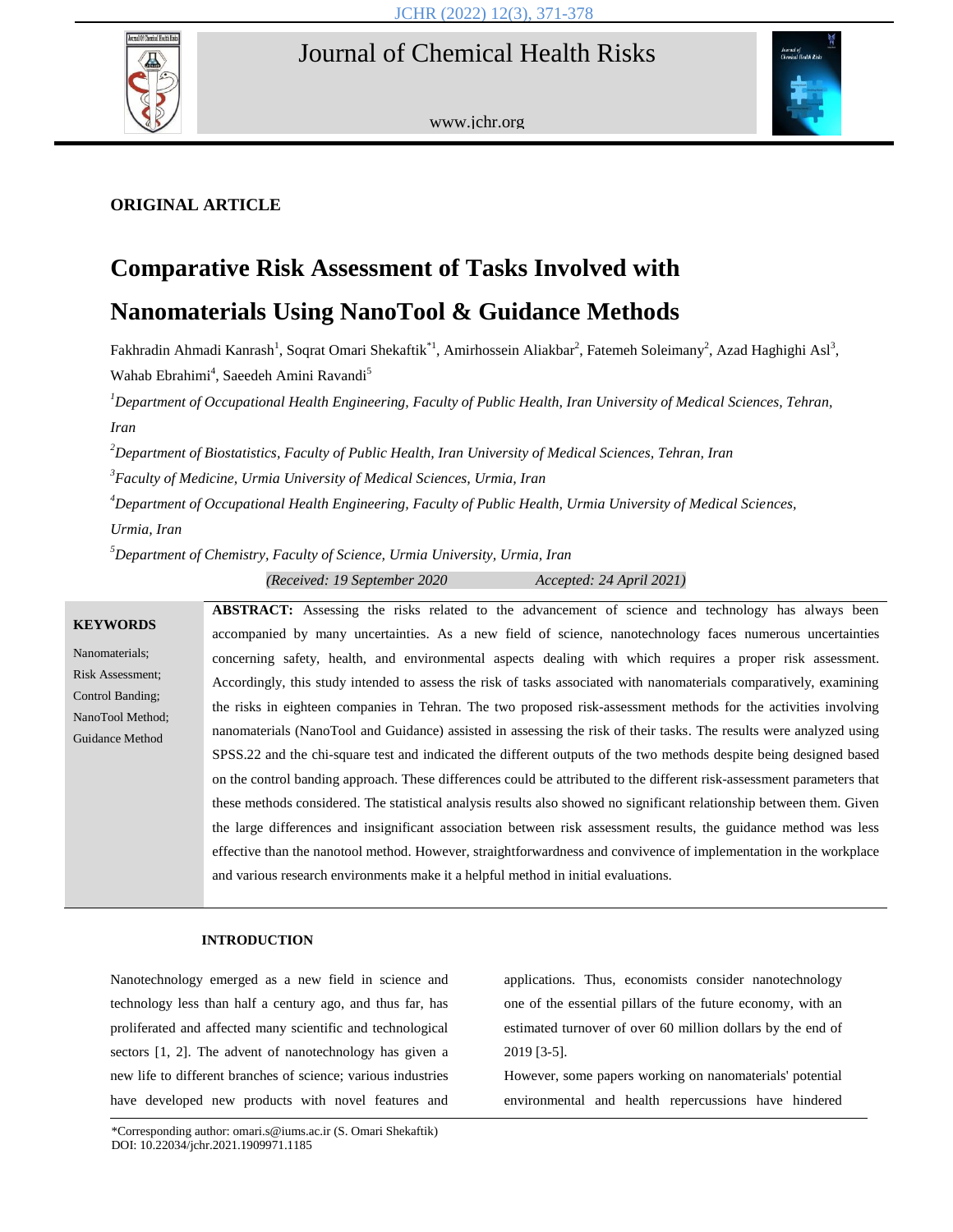nanotechnology's booming growth [2, 6]. Such papers were first published in the 1990s, focusing on this unfavored side of nanotechnology [7]. Since then, many have researched the different effects of nanomaterials on human health and the environment. Results have shown that nanomaterials can affect human health and the environment differently from larger-scale materials, even if they have the same chemical composition [8, 9]. Exposure to nanomaterials can occur in the environment, in the workplace, or after using nanomaterial-based products. Since company and laboratory staff dealing with nanotechnology are at the primary front of exposure to such substances, the risk assessment of their activities has received wide attention [10]. However, insufficient toxicological and exposure data concerning nanomaterials has ruled traditional occupational hygiene approaches out of risk assessment equations; Therefore, different institutions, organizations, universities, and researchers have designed and studied different risk assessment methods for the activities involving nanomaterials [11-13].

Among the proposed approaches for risk assessment of activities involving nanomaterials, the control banding approach has received more attention. Under this approach, various methods have been proposed for the risk assessment of nanomaterials: ANSES, NanoTool, Precautionary Matrix, Stoffenmanager Nano, NanoSafer, and Guidance [14].

In the group of methods mentioned above, the NanoTool method has become popular and has been used in many studies. It has also been suitably applied to assessing nanotechnology work environments [15, 16]. An initial version of this method was proposed in 2008 by Paik et al. [17] for risk prioritization and management in nanotechnology research environments; shortly after that, its adapted version (version 2.0), which was also suitable for use in the workplace, was published by Zalk et al. [18]. Another helpful method is Guidance, which, although not as popular as the NanoTool method and has not been widely used in nanotechnology research and work centers, can be valuable thanks to its similarity to chemical risk assessment methods and simplicity. Non-specialists can easily and quickly implement this method in the workplace.

Given the descriptions so far, this study assessed the risk of activities involving nanomaterials in nanotechnology companies in Tehran. In this study, each activity was assessed by the NanoTool and Guidance methods. Finally, the outputs of the methods were compared to evaluate the performance and select the more optimal method.

#### **MATERIALS AND METHODS**

This study was conducted in eighteen nanotechnology companies in Tehran in 2019. In this study, the main activity of each company was identified and assessed using the NanoTool and Guidance methods. Finally, the results of the assessments were compared.

#### *NanoTool*

At first, the severity band and the probability band for each activity are determined in this method. The severity score is the sum of the scores of fifteen factors, and eventually, severity falls into one of the "low," "medium," "high," and "very high" bands, depending on the score. The probability score is the sum of the scores of the other five factors, and eventually, the probability falls into one of the "extremely unlikely," "less likely," "likely," and "probable" bands, depending on the score. A matrix is used to determine the risk level. The severity and probability bands of each activity are put into this matrix, and the risk level is obtained (Tables  $1 \& 2$ ). This method is fully explained by Zalk and Paik [19].

#### *Guidance*

In this method, the nanomaterials produced/consumed in each activity fall into one of these hazard bands based on their characteristics: 1, 2, or 3. Each activity also falls into one of the bands I, II, or III, based on the exposure possibility. Finally, the hazard band and the exposure band of each activity are put into the risk determination matrix, and the risk level  $(A, B, or C)$  is determined (Tables 1 & 2). This method is fully explained by Cornelissen et al. [20].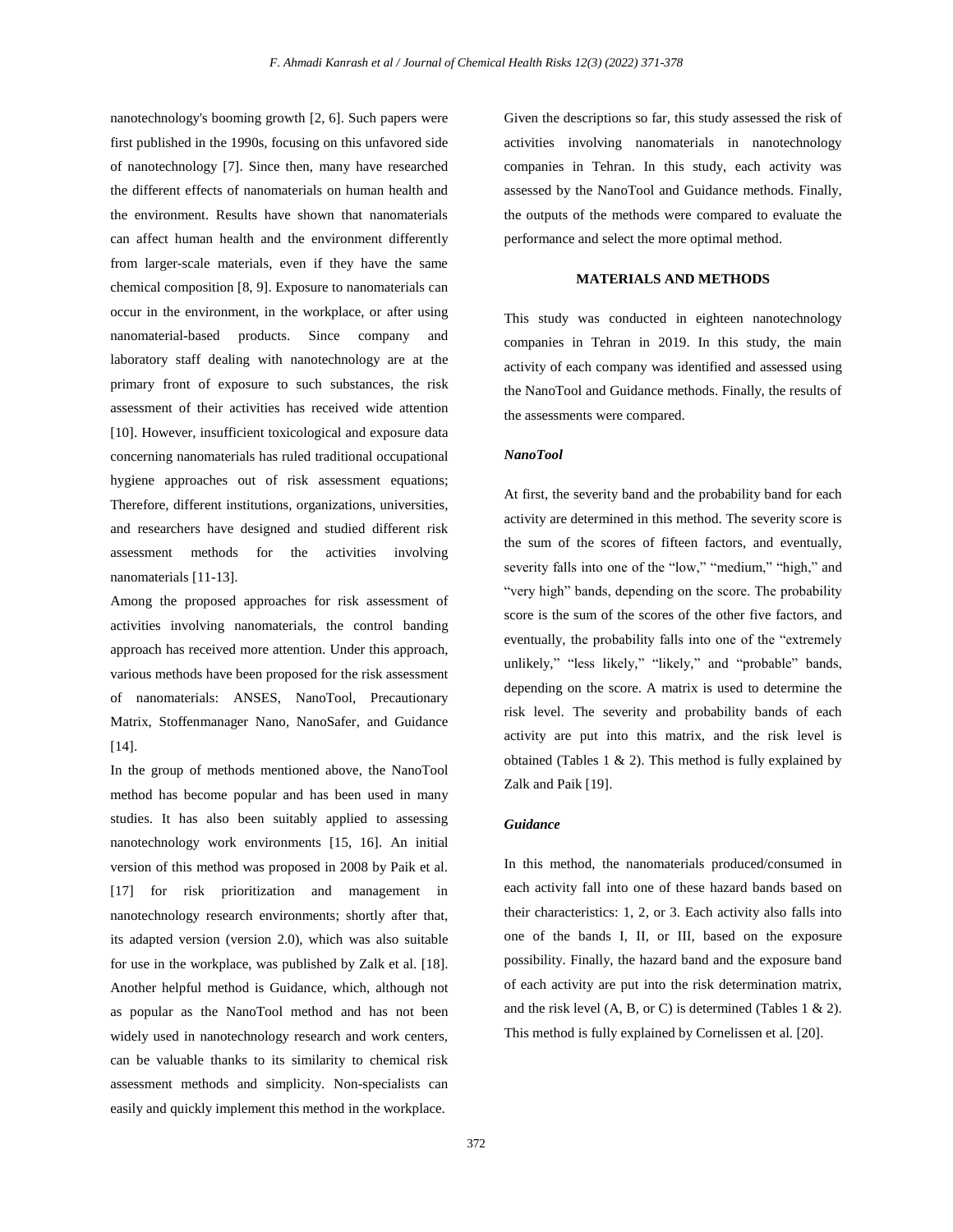# *Statistical Analysis*

The data were analyzed using SPSS.22. This study used the following descriptive statistics parameters: percentage,

mean, standard deviation, and frequency distribution. Also, the chi-squared test was used to compare the results of the two methods.

| <b>Characteristic</b><br><b>Method</b> | <b>Target</b><br>population | <b>Nanomaterials</b><br>definition | Severity/<br><b>Hazard</b> band                       | <b>Probability/Exposure</b><br>band                                  | <b>Risk</b><br>level/Control<br>band  | Uncertainty                                      |
|----------------------------------------|-----------------------------|------------------------------------|-------------------------------------------------------|----------------------------------------------------------------------|---------------------------------------|--------------------------------------------------|
| <b>NanoTool</b>                        | Workers:<br>researchers     | $< 100$ nm                         | $1$ to $4$<br>(Low,<br>Medium,<br>High, Very<br>High) | $1$ to $4$<br>(Extremely Unlikely, Less<br>Likely, Likely, Probable) | $1$ to $4$<br>(RL1, RL2,<br>RL3, RL4) | Unknowns<br>assigned 75% of<br>maximum<br>points |
| Guidance                               | Employers;<br>employees     | $1-100$ nm                         | $1$ to $3$<br>(1, 2, 3)                               | $1$ to $3$<br>(I, II, III)                                           | $1$ to $3$<br>(A, B, C)               | Unknown                                          |

**Table 1.** Characteristics of NanoTool and Guidance methods [21-24]

**Table 2.** Parameters used in allocation severity/hazard band and probability/exposure band by NanoTool and Guidance methods [21-23]

| Severity/Hazard band               |      |                                              |                                                           |       |                                                        |                                             | <b>Probability/Exposure band</b> |                                   |                              |                                       |                         |                                             |
|------------------------------------|------|----------------------------------------------|-----------------------------------------------------------|-------|--------------------------------------------------------|---------------------------------------------|----------------------------------|-----------------------------------|------------------------------|---------------------------------------|-------------------------|---------------------------------------------|
| <b>Parameters</b><br><b>Method</b> | size | Solubility<br>(biopersistency,<br>stability) | <b>Surface</b><br>chemistry/redox<br>potential/reactivity | shape | toxicological<br>profile of<br>parent/bulk<br>material | toxicological<br>profile of<br>nanomaterial | Frequency<br>οf<br>exposure      | <b>Duration</b><br>of<br>exposure | Amount<br>used or<br>present | Type of<br>process<br>or<br>dustiness | <b>Physical</b><br>form | <b>Number</b><br>of<br>exposed<br>employees |
| <b>NanoTool</b>                    |      |                                              | ÷                                                         |       |                                                        |                                             |                                  |                                   |                              |                                       | $\circ$                 |                                             |
| <b>Guidance</b>                    |      |                                              | $\overline{\phantom{0}}$                                  |       | -                                                      | -                                           | $\overline{\phantom{a}}$         | -                                 | $\overline{\phantom{0}}$     | $\div$                                | $\Omega$                | $\overline{\phantom{0}}$                    |

+: present in model design as an input parameter; -: not present in model design; o: not present in model design, but generally addressed by model or related guideline

# **RESULTS**

The researchers investigated the main activities of each company and identified the activity descriptions, the type of nanomaterials, and engineering controls used to reduce exposure to nanomaterials were identified (Table 3).

The NanoTool method results revealed that 33.33% of the investigated activities had a very high-risk level (RL4), 44.44% had a high-risk level (RL3), and 22.22% had a medium risk level (RL2). The Guidance method results revealed that in 72.22% of the activities, the risk level was high (C), in 22.22%, it was medium (B), and in 5.55%, it was low (A). Table 4 summarizes the results of the survey of each activity using the two used methods.

In order to have a similar comparative basis, two bands of the "severity," "probability," and "controls" in the NanoTool method were merged: "probable" and "likely" in

severity bands, "high" and "very high" in probability bands, and "RL3" and "RL4" in control bands were considered together. Therefore, like the Guidance method, the NanoTool method comprised three categories: low, medium, and high- in each group.

The results of the two methods were compared using the Chi-squared test. Comparison of severity & hazard groups, probability & exposure groups, and control band & risk level groups in the two methods indicated no significant relationship between them (Table 5).

Table 6 shows frequencies' differentiations of "low," "medium," and "high" groups for the two methods used.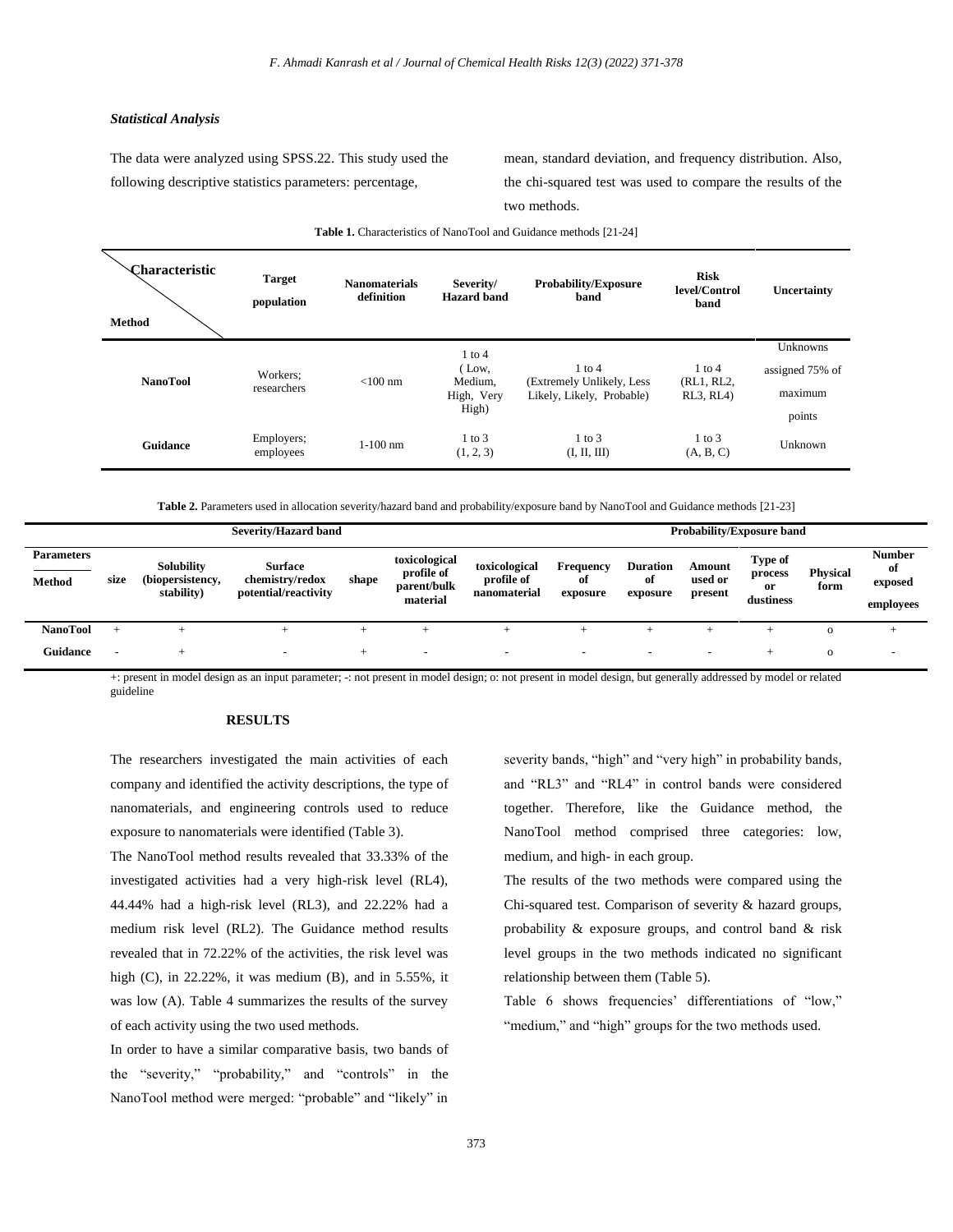| <b>Activity number</b>                 | 1                                                                            | $\overline{2}$                                                              | 3                                             | 4                                                     | 5                                                                       | 6                                                 | 7                                                                            | 8                                                                       | 9                                                               |
|----------------------------------------|------------------------------------------------------------------------------|-----------------------------------------------------------------------------|-----------------------------------------------|-------------------------------------------------------|-------------------------------------------------------------------------|---------------------------------------------------|------------------------------------------------------------------------------|-------------------------------------------------------------------------|-----------------------------------------------------------------|
| <b>Scenario description</b>            | Production of<br>cleaning products                                           | producing Tin<br>oxide<br>nanoparticles<br>from Tin-plated<br>copper scrap  | Working with<br>metal<br>nanomaterials        | Working with<br>Carbon<br>Nanomaterials in<br>the lab | <b>Extraction</b> and<br>purification of<br>sepiolite<br>nanofibers     | Working with metal<br>nanoparticles in the<br>lab | study on<br>properties of metal<br>and metal oxide<br>nanoparticles          | Working with<br>metal and metal<br>oxide<br>nanomaterials<br>in the lab | Preparing<br>suspensions of<br>solid powder of<br>nanomaterials |
| <b>Used nanomaterials</b>              | Carbon emulsion                                                              | SnO                                                                         | Ag, Al                                        | Carbon sheets                                         | sepiolite<br>nanofibers                                                 | Fe, Zn, Sn                                        | Au, $SiO2$                                                                   | Ag, Cu, Ni,<br>Fe <sub>2</sub> O <sub>3</sub>                           | ZnO                                                             |
| <b>Activity classification</b>         | Working with<br>Nanomaterials in<br>Liquid Media                             | Handling<br>nanoparticles in<br>powder form                                 | Handling<br>nanoparticles in<br>powder form   | Handling<br>nanoparticles in<br>powder form           | Handling<br>nanoparticles in<br>powder form                             | Working with<br>Nanomaterials in<br>Liquid Media  | Handling<br>nanoparticles in<br>powder form                                  | Handling<br>nanoparticles in<br>powder form                             | Handling<br>nanoparticles<br>in powder form                     |
| <b>Current Engineering</b><br>controls | General<br>ventilation                                                       | Fume hoods or<br>local exhaust<br>ventilation                               | Fume hoods or<br>local exhaust<br>ventilation | Fume hoods or<br>local exhaust<br>ventilation         | Fume hoods or<br>local exhaust<br>ventilation                           | General ventilation                               | General<br>ventilation                                                       | General<br>ventilation                                                  | Fume hoods or<br>local exhaust<br>ventilation                   |
|                                        |                                                                              |                                                                             |                                               |                                                       |                                                                         |                                                   |                                                                              |                                                                         |                                                                 |
| <b>Activity number</b>                 | 10                                                                           | 11                                                                          | 12                                            | 13                                                    | 14                                                                      | 15                                                | 16                                                                           | 17                                                                      | 18                                                              |
| <b>Scenario description</b>            | Research on<br>manufacturing of<br>metal and metal<br>oxide<br>nanomaterials | Production of<br>herbal<br>nanoparticles for<br>use in cosmetic<br>products | Production of<br>lubricants (motor<br>oils)   | Production of car<br>catalyst                         | Mixing CNTs<br>and production<br>nano-<br>composites by<br>the extruder | Electrostatic powder<br>paint production          | Synthesis of<br>magnetic<br>nanoparticles<br>with/without<br>polymer coating | Working with<br>silver<br>nanocloid                                     | Synthesis of<br>self-cleaning<br>coatings                       |
| <b>Used nanomaterials</b>              | $MoO2$ , Ni $O2$ , Ag                                                        | Thyme<br>nanoparticles                                                      | Diamond<br>Nanoparticles                      | Pt                                                    | <b>CNTs</b>                                                             | SiO <sub>2</sub>                                  | Fe <sub>3</sub> O <sub>4</sub>                                               | silver<br>nanocloid                                                     | TiO <sub>2</sub>                                                |
| <b>Activity classification</b>         | Generating<br>nanomaterials                                                  | Generating<br>nanomaterials                                                 | Handling<br>nanoparticles in<br>powder form   | Handling<br>nanoparticles in<br>powder form           | Handling<br>nanoparticles in<br>powder form                             | Handling<br>nanoparticles in<br>powder form       | Generating<br>nanomaterials                                                  | Working with<br>Nanomaterials<br>in Liquid<br>Media                     | Working with<br>Nanomaterials<br>in Liquid<br>Media             |

**Table 3.** Description of the examined activities

۰

 $\overline{\phantom{0}}$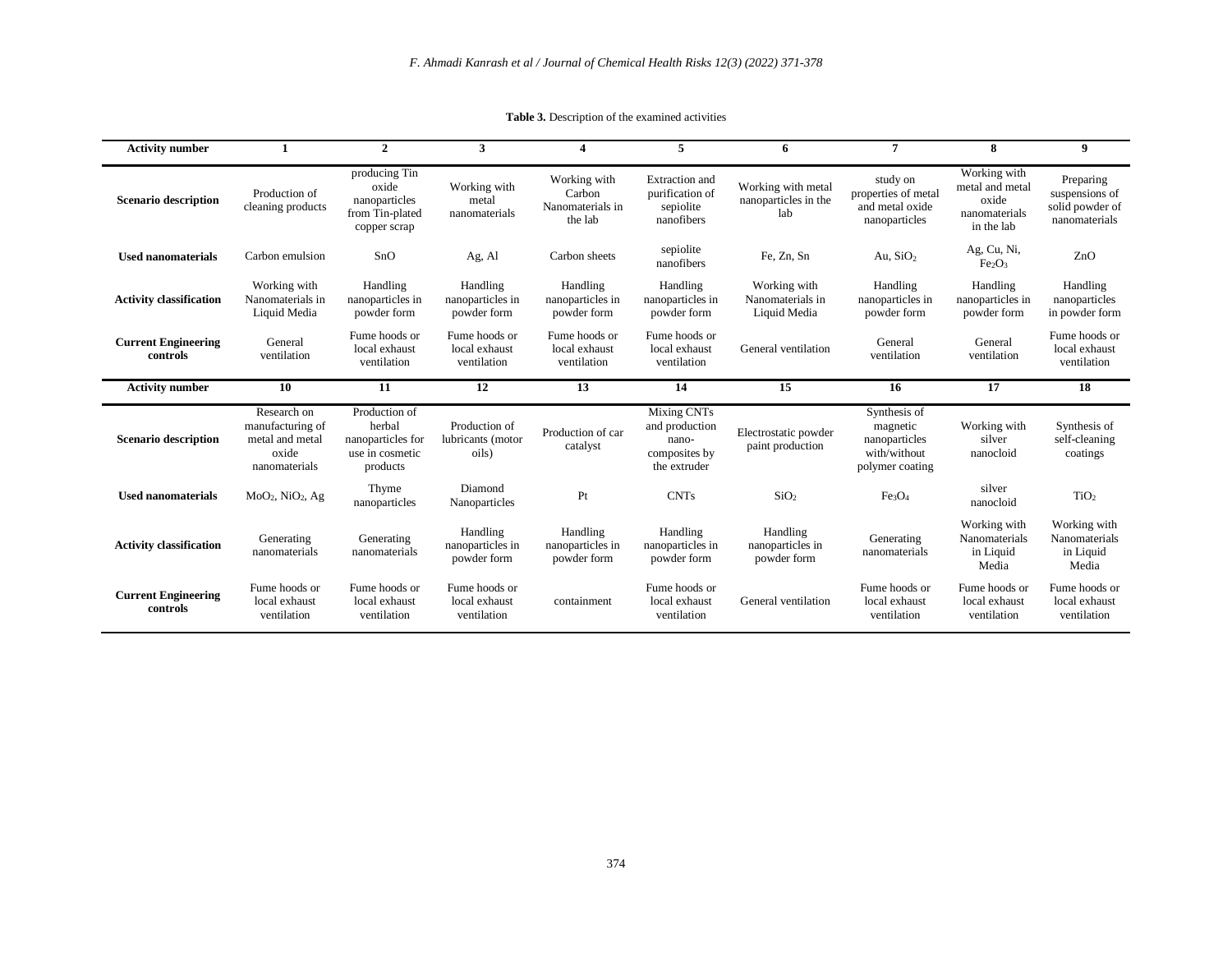| <b>Activity number</b>                 |                |                | 3               |                 | 5               | 6           |                | 8              | 9              | 10             | 11           | 12             | 13             | 14          | 15              | 16           | 17             | 18              |
|----------------------------------------|----------------|----------------|-----------------|-----------------|-----------------|-------------|----------------|----------------|----------------|----------------|--------------|----------------|----------------|-------------|-----------------|--------------|----------------|-----------------|
| <b>Severity band</b>                   | High           | High           | Very<br>High    | Very<br>High    | Very<br>High    | High        | Medium         | Very<br>High   | High           | High           | High         | High           | High           | High        | High            | High         | High           | High            |
| Probability band                       | Likely         | Likely         | Probable        | Likely          | Likely          | Likely      | Likely         | Likely         | Less<br>Likely | Less<br>Likely | Likely       | Likely         | Likely         | Likely      | Probable        | Likely       | Less<br>Likely | Probable        |
| <b>Risk level/Control</b><br>band      | RL3            | RL3            | RL <sub>4</sub> | RL <sub>4</sub> | RL <sub>4</sub> | RL3         | RL2            | RL4            | RL2            | RL2            | RL3          | RL3            | RL3            | RL3         | RL <sub>4</sub> | RL3          | RL2            | RL <sub>4</sub> |
| Recommended                            |                |                |                 |                 |                 |             |                |                |                |                |              |                |                |             |                 |              |                |                 |
| <b>Controls</b> or<br><b>Actions</b>   | $C_3$          | $C_3$          | $C_4$           | $C_4$           | $C_4$           | $C_3$       | $C_2$          | $C_4$          | C <sub>2</sub> | C <sub>2</sub> | $C_3$        | $C_3$          | $C_3$          | $C_3$       | $C_4$           | $C_3$        | C <sub>2</sub> | $C_4$           |
| <b>Upgrade</b>                         |                |                |                 |                 |                 |             |                |                |                |                |              |                |                |             |                 |              |                |                 |
| <b>Engineering</b><br><b>Controls?</b> | Yes            | Yes            | Yes             | Yes             | Yes             | Yes         | Yes            | Yes            | No             | No             | Yes          | Yes            | No             | Yes         | Yes             | Yes          | No             | Yes             |
| <b>Hazard</b> band                     | $\overline{2}$ | $\overline{2}$ |                 | $\overline{2}$  | $\overline{2}$  | 2           | $\overline{2}$ | $\overline{2}$ | $\overline{2}$ | $\overline{2}$ |              | $\overline{c}$ | $\overline{2}$ | 3           | 2               | 2            | 2              | 2               |
| <b>Exposure band</b>                   | Ш              | Ш              | Ш               | Ш               | $\mathbf{I}$    | Ш           | Ш              | $\mathbf{I}$   | Ш              | Ш              | $\mathbf{I}$ | Ш              | Ш              | Ш           | Ш               | $\mathbf{I}$ | $\mathbf{I}$   | П               |
| <b>Risk level/Control</b><br>band      | $\mathbf C$    | $\mathbf C$    | $\mathbf C$     | $\mathbf C$     | B               | $\mathbf C$ | $\mathbf C$    | B              | $\mathbf C$    | $\mathbf C$    | А            | $\mathbf{C}$   | $\mathsf{C}$   | $\mathbf C$ | $\mathbf C$     | $\mathsf{C}$ | B              | B               |
| Recommended                            |                |                |                 |                 |                 |             |                |                |                |                |              |                |                |             |                 |              |                |                 |
| <b>Controls</b> or<br><b>Actions</b>   | $D_3$          | $D_3$          | $D_3$           | $D_3$           | $D_2$           | $D_3$       | $D_3$          | $D_2$          | $D_3$          | $D_3$          | $D_1$        | $D_3$          | $D_3$          | $D_3$       | $D_3$           | $D_3$        | $\mathbf{D}_2$ | $D_2$           |

**NanoTool**

**Guidance**

**Priority to take** 

**Table 4.** The results of assessing each activity using the NanoTool and Guidance methods

 $C_1$ : General ventilation;  $C_2$ : Fume hoods or local exhaust ventilation;  $C_3$ : containment;  $C_4$ : Seek specialist advice; D<sub>1</sub>: Use the commonly used measures to control the exposure risks at the workplace that compl with legislation. This implies: apply sufficient (room) ventilation, if needed, local exhaust ventilation and/or containment of the emission source, and use appropriate personal protective equipment. D<sub>2</sub>: Investigate **extra measures that can reasonably be applied.** According to the Occupational Hygienic Strategy, the technical and organizational control measures are evaluated on their economic feasibility. Control measures will be based on this evaluation. D<sub>3</sub>: **Apply the precautionary principle.** The Occupational Hygienic Strategy will be strictly applied, and all protective measures that are both technically and organizationally feasible will be implemented.

**control measures** Highest Highest Highest Highest Medium Highest Highest Medium Highest Highest Lowest Highest Highest Highest Highest Highest Medium Medium

| basis of comparison       | <b>Method</b> |            | Group Count (%) | Chi-squared statistic (df) | <b>P-Value</b> |       |
|---------------------------|---------------|------------|-----------------|----------------------------|----------------|-------|
|                           |               | low        | medium          | high                       |                |       |
| Severity/hazard band      | NanoTool      | $0(0.0\%)$ | $1(5.6\%)$      | 17 (94.4%)                 | 0.132(2)       | 0.936 |
|                           | Guidance      | $(5.6\%)$  | 16 (88.9%)      | $(5.6\%)$                  |                |       |
| Probability/Exposure band | NanoTool      | $0(0.0\%)$ | 3(16.7%)        | $15(83.3\%)$               | 0.257(1)       | 0.612 |
|                           | Guidance      | $0(0.0\%)$ | $4(22.2\%)$     | 14 (77.8%)                 |                |       |
| Risk level/Control band   | NanoTool      | $0(0.0\%)$ | $4(22.2\%)$     | 14 (77.8%)                 | 0.309(2)       | 0.857 |
|                           | Guidance      | $(5.6\%)$  | $4(22.2\%)$     | 13 (72.2%)                 |                |       |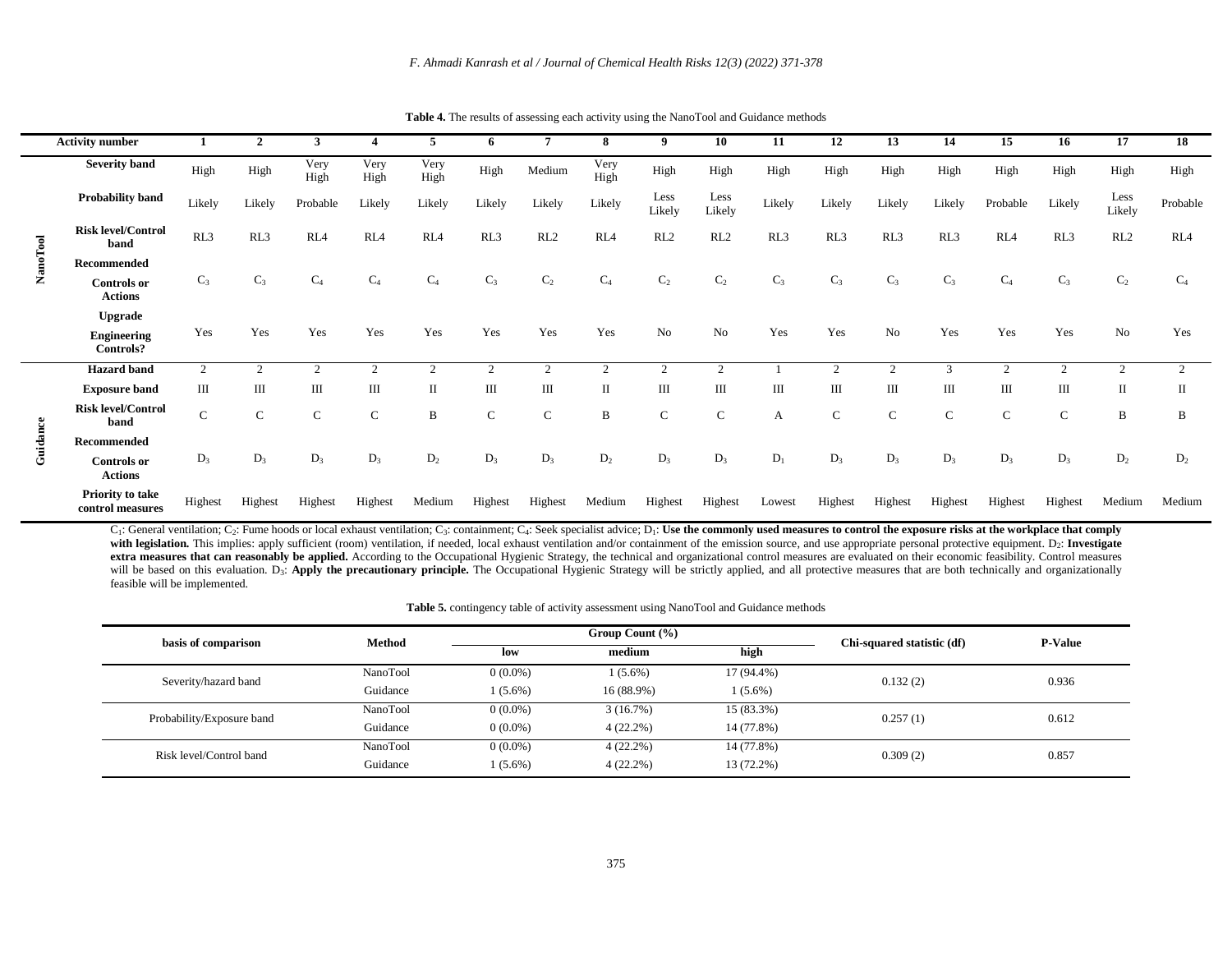| basis of comparison                 | <b>NanoTool</b> | low            | medium         | high     | <b>Total</b>   |
|-------------------------------------|-----------------|----------------|----------------|----------|----------------|
|                                     | low             | $\overline{0}$ | $\overline{0}$ | $\Omega$ | $\theta$       |
| Severity/danger band                | medium          | $\mathbf{0}$   | 1              | $\Omega$ | 1              |
|                                     | high            | 1              | 15             | 1        | 17             |
| <b>Total</b>                        |                 | 1              | 16             |          | 18             |
|                                     | low             | $\overline{0}$ | $\mathbf{0}$   | $\Omega$ | $\Omega$       |
| <b>Probability/Exposure</b><br>band | medium          | 1              | $\overline{2}$ | 3        | 3              |
|                                     | high            | 3              | 12             | 15       | 15             |
| <b>Total</b>                        |                 | $\overline{4}$ | 14             | 18       | 18             |
|                                     | low             | $\overline{0}$ | $\overline{0}$ | $\Omega$ | $\mathbf{0}$   |
| <b>Risk level/Control band</b>      | medium          | $\overline{0}$ | $\mathbf{1}$   | 3        | $\overline{4}$ |
|                                     | high            | 1              | 3              | 10       | 14             |
| <b>Total</b>                        |                 |                | 4              | 13       | 18             |

**Table 6.** Frequency table for low, medium & high bands of the two used methods

#### **DISCUSSION**

Assessing the risks associated with technological advancement has always been problematic since the available studies focus on understanding the risks related to new technology are insufficient, researchers tend to use oldvalid assumptions and methods, such as the proven methods, for assessing the risks for different chemicals, ambiguity, and confusing research results. Besides, inadequate equipment skills also have a critical part [25, 26]. Nanotechnology is at such a stage. The concurrent application and comparison of the proposed methods for risk assessment of the activities involving nanomaterials can positively reduce the uncertainties associated with these methods. Therefore, this study intended to assess the risk of nanomaterials based on the NanoTool and Guidance methods.

The differences between the results of NanoTool and Guidance methods (tables 4-6) were relatively predictable since these methods have different designs and the input parameters despite the same base (CB) (Tables  $1 \& 2$ ). As Eastlake et al. [27] suggest, the differences between the parameters and the grouping systems of different risk assessment methods usually lead to differences in their results.

The results of the two methods in determining the severity/hazard group were entirely different (Tables 4-6) due to the stark differences in the parameters involved in determining the severity/hazard group: NanoTool uses information about the properties and toxicity of the parent materials (30%) and nanomaterials (70%) to determine the severity group. In contrast, the Guidance method uses a much simpler method based on only a few properties of nanomaterials for determining the hazard group. In this method, the properties and toxicity of the parent materials are disregarded, and nanomaterials' toxicity has no part in determining the hazard group.

Regarding the determination of the probability/exposure group, the differences between the two methods were less than the determination of the severity/hazard group (Table 4-6). Brouwer [21] states that the basis of NanoTool, Guidance, ANSES, and Precautionary Matrix methods for determining probability/exposure groups relies solely on the release potential; however, methods such as Stoffenmanager Nano and NanoSafer consider the transmission mechanism and modulatory factors in addition to the release potential. However, due to differences in the parameters in determining the probability/exposure group by each method, the results were different.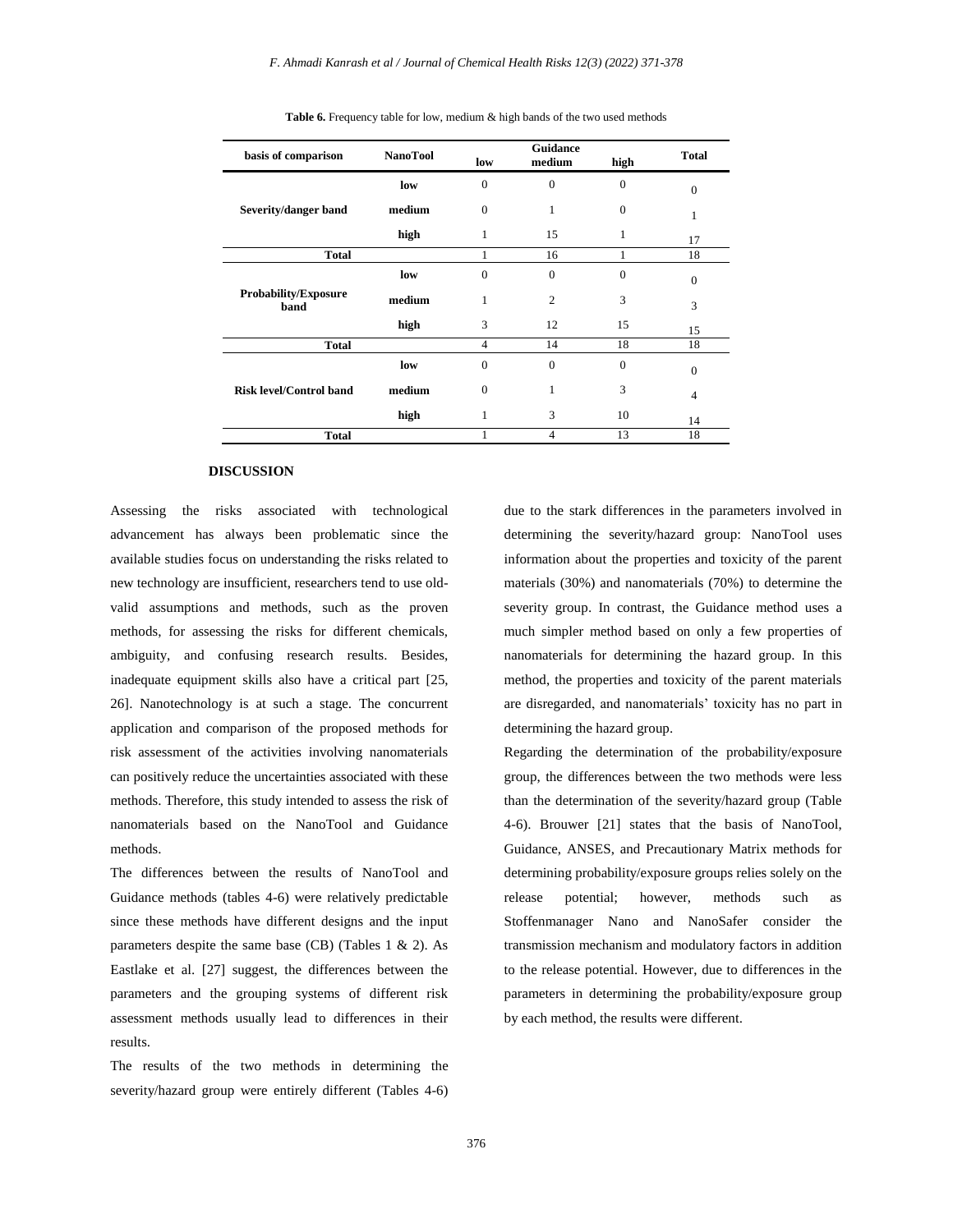## **CONCLUSIONS**

If the NanoTool method is selected as a suitable method to assess the risk of activities involving nanomaterials and the Guidance method's acceptance is assessed solely based on a comparison with the NanoTool method, the Guidance method is indeed rendered unfit for assessing the risk of activities involving nanomaterials. However, since the NanoTool method has also been criticized and some researchers have reported serious limitations, disagreeing with the NanoTool results does not mean that the Guidance method is wholly rejected. On the other hand, Guidance is a simple method that can be useful for early evaluations in nanotechnology work & research environments.

## **ACKNOWLEDGEMENTS**

Iran University of Medical Sciences approved this study with the following code: IR.IUMS.REC.1397.903. The authors would like to appreciate the sincere cooperation of the directors and personnel of the nanotechnology companies involved in this study.

#### *Conflicts of interest*

None.

# **REFERENCES**

1. Savolainen K. 2014. Chapter 1 - General Introduction. In: U. Vogel, K. Savolainen, Q. Wu, M. van Tongeren, D. Brouwer and M. Berges (eds.) Handbook of Nanosafety, pp. 1-16. San Diego: Academic Press.

2. Omari Shekaftik S., Ashtarinezhad A., Yarahmadi R., Rasouli M., Soleimani M., Hosseini Shirazi F., 2020. Relationship between chemical composition and physical State of used nanomaterials in nanotechnology companies with type and prevalence of symptoms of employees of these companies in Tehran, Iran. IOH, 17 (2), 1-12.

3. Ahmed W., Jackson M. J., Ul Hassan I. 2015. Chapter 1 - Nanotechnology to Nanomanufacturing. In: W. Ahmed and M. J. Jackson (eds.) Emerging Nanotechnologies for Manufacturing (Second Edition), pp. 1-13. Boston: William Andrew Publishing.

4. PCAST N., 2015.

5. Omari Shekaftik S., Hosseini Shirazi F., Yarahmadi R., Rasouli M., Soleimani Dodaran M., Ashtarinezhad A., 2019. Preliminary Investigation of the Symptoms of Nanotechnology Companies Employees in Tehran, Iran, 2018. Journal of Occupational Hygiene Engineering, 6 (2), 61-70.

6. Ghafari J., Moghadasi N., Omari Shekaftik S., 2020. Oxidative stress induced by occupational exposure to nanomaterials: a systematic review. Industrial Health, 58 (6), 492-502.

7. Colognato R., Park M. V. D. Z., Wick P., De Jong W. H. 2012. Chapter 1 - Interactions with the Human Body. In: B. Fadeel, A. Pietroiusti and A. A. Shvedova (eds.) Adverse Effects of Engineered Nanomaterials, pp. 3-24. Boston: Academic Press.

8. Horie M., Kato H., Iwahashi H., 2013. Cellular effects of manufactured nanoparticles: effect of adsorption ability of nanoparticles. Archives of toxicology, 87 (5), 771-781.

9. Filon F. L. 2017. Skin exposure to nanoparticles and possible sensitization risk Allergy and Immunotoxicology in Occupational Health, pp. 143-152: Springer.

10. Landsiedel R., Sauer U. G., de Jong W. H. 2017. Chapter 8 - Risk Assessment and Risk Management. In: B. Fadeel, A. Pietroiusti and A. A. Shvedova (eds.) Adverse Effects of Engineered Nanomaterials (Second Edition), pp. 189-222: Academic Press.

11. Zalk D. 2010. Control Banding: A simplified, qualitative strategy for the assessment of occupational risks and selection of solutions

12. Van Duuren-Stuurman B., Vink S. R., Verbist K. J., Heussen H. G., Brouwer D. H., Kroese D. E., Van Niftrik M. F., Tielemans E., Fransman W., 2012. Stoffenmanager nano version 1.0: a web-based tool for risk prioritization of airborne manufactured nano-objects. Annals of Occupational Hygiene, 56 (5), 525-541.

13. Ostiguy C., Riediker M., Triolet J., Troisfontaines P., Vernez D., Development of a specific control banding tool for nanomaterials, French Agency for Food, environmental and occupational health and safety (ANSES), France, 2010.